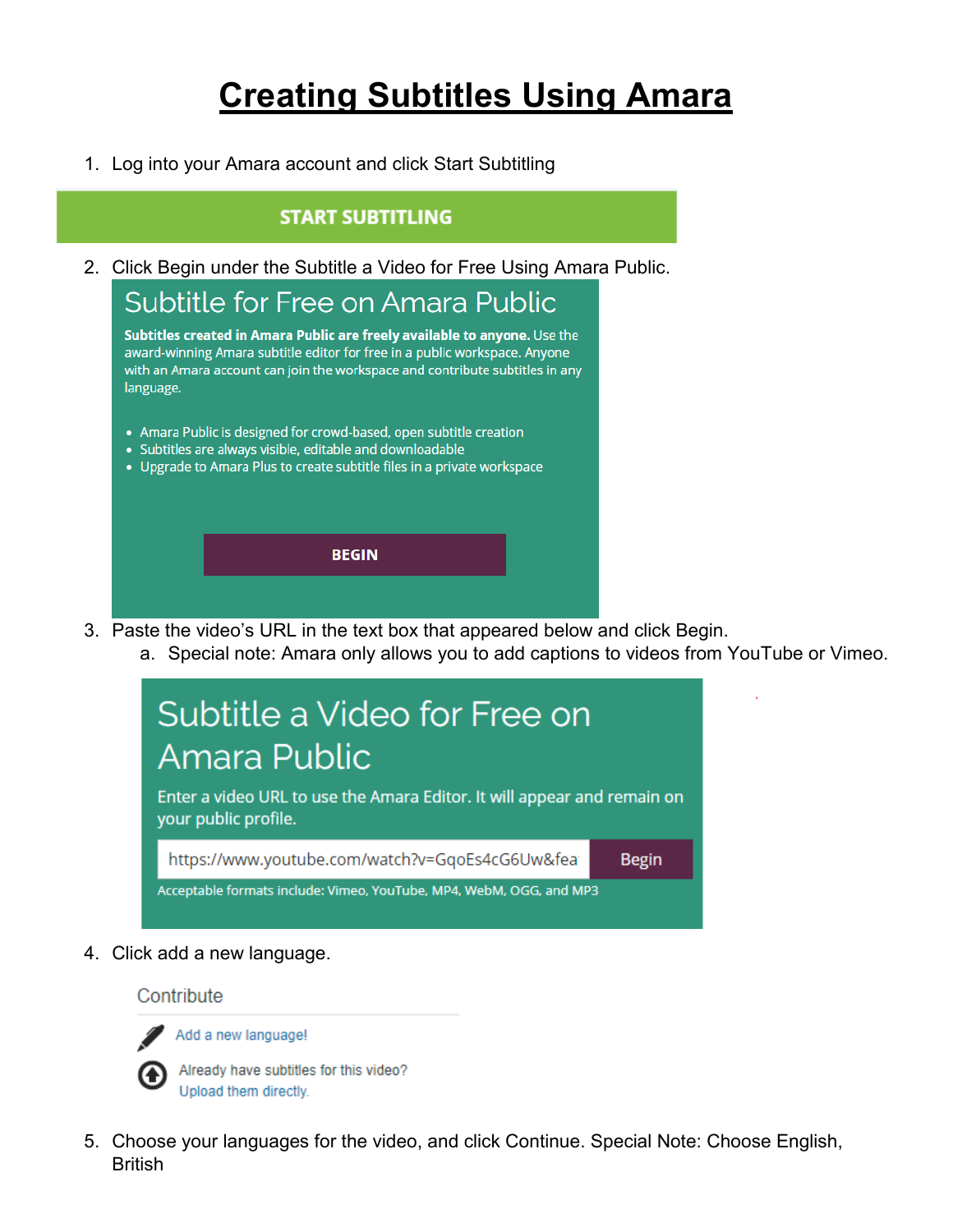| Add a new language!      |                          |  |        |                 |  |
|--------------------------|--------------------------|--|--------|-----------------|--|
| This video is in English |                          |  |        |                 |  |
| Subtitle into:           | English, British [en-gb] |  |        |                 |  |
|                          |                          |  |        |                 |  |
|                          |                          |  | Cancel | <b>Continue</b> |  |

6. The next page will give you pointers on how to use Amara. You can click anywhere on the page to hide the pointers.

## **Type What You Hear**

7. Click to place your cursor focus in the center edit box underneath the video.



- 8. Press the tab key on your keyboard to begin playing the video. The tab key also allows you to pause the video at any time. Shift + Tab allows you to go back 2 seconds at a time.
- 9. Start typing the words you hear in the video.
- 10.Hit the enter button on your keyboard to enter a new subtitle.
	- a. Special Note: recommended to press enter after every three words.
- 11.Once you've typed all the spoken words in the video click yes, start syncing, to the right of the video.



### **Sync Timing of Subtitles**

During this phase, you will need to place the subtitles you've typed during the correct timings.

- 12.Press tab on your keyboard to listen to the video and follow along with the subtitles.
- 13.Change the placement or the size to make the subtitles accurate.
	- a. To move a subtitle, you click and drag on the middle of the subtitle box, along the scrolling bar.
	- b. To change the size of the subtitle box, click on either blue end of the box and drag to size.
		- i. Special note: It is okay to have blank spaces with no subtitles. Subtitles need to be available when there is spoken word.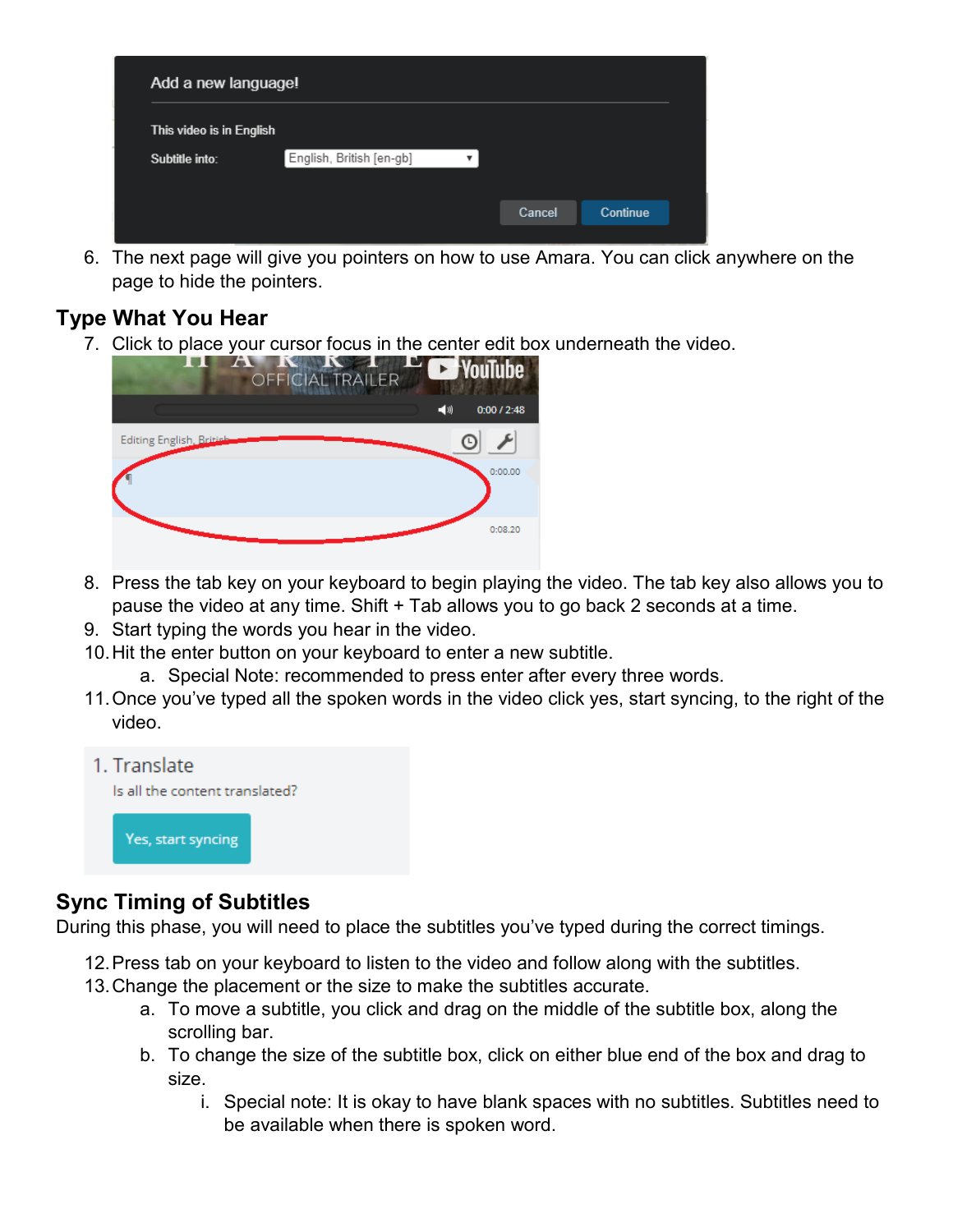c. If a caption is deleted and needs to be added back in, or if you need to add or delete, click the wrench at the bottom of your subtitle box. Special Note: the up arrow will add the caption above, the down arrow will add a caption below, the x will delete your current caption, and the clock will address the timing.

| Editing English, British                  |         |
|-------------------------------------------|---------|
| fear is your enemy                        | 0:27.05 |
| Ma<br><b>Leasy now.</b><br>$\circ$<br>(x) | 0:29.33 |
| Seek to subtitle<br>free or die.          | 0:31.89 |

14.Once you've added the correct timings to the subtitles, click start review, to the right of the video.



#### **To Start Review**

- 15.Watch the video again with the subtitles and verify the accuracy of the words and timings.
- 16.If the words in a subtitle needs to be changed, simply address changes in the caption text boxes and by using the slide bar for timing of captions.
- 17.Once subtitles and timings are accurate and verified, click publish.

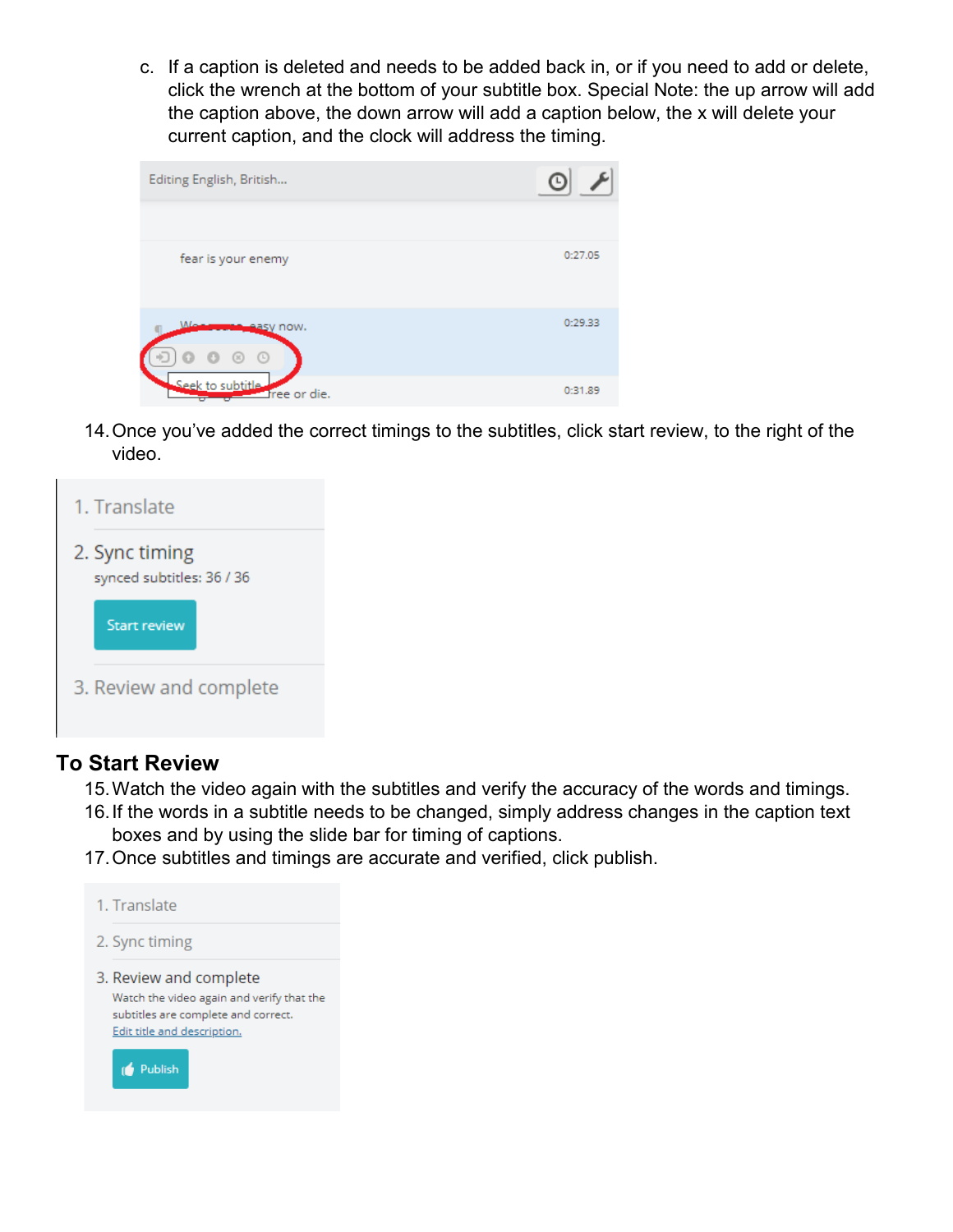# **Playing the Video with Captions**

Embed Code into online platform

1. Copy the embed code, found under the video within Amara, Paste code into your online platform.



# **Playing the Video with Captions**

Play with SRT File – from file folder

1. Create a new file on your desktop, laptop, flash drive with the name of the video



- 2. Open your [Free YouTube Downloader](https://download.cnet.com/Free-YouTube-Downloader/3000-2071_4-75219434.html) Downloader
- 3. Paste the Videos original URL from YouTube in the textbox requesting the URL, and click **Download MP4 (HD 1080p).**



4. Once Download is completed, Click **My Video Files** in the bottom right corner of your Free YouTube Downloader.



- 5. Move your video file (which will be a VLC file) to your new folder (see Step 1).
- 6. In Amara, download the SRT file, by clicking the down arrow by Downloads, and choosing SRT.